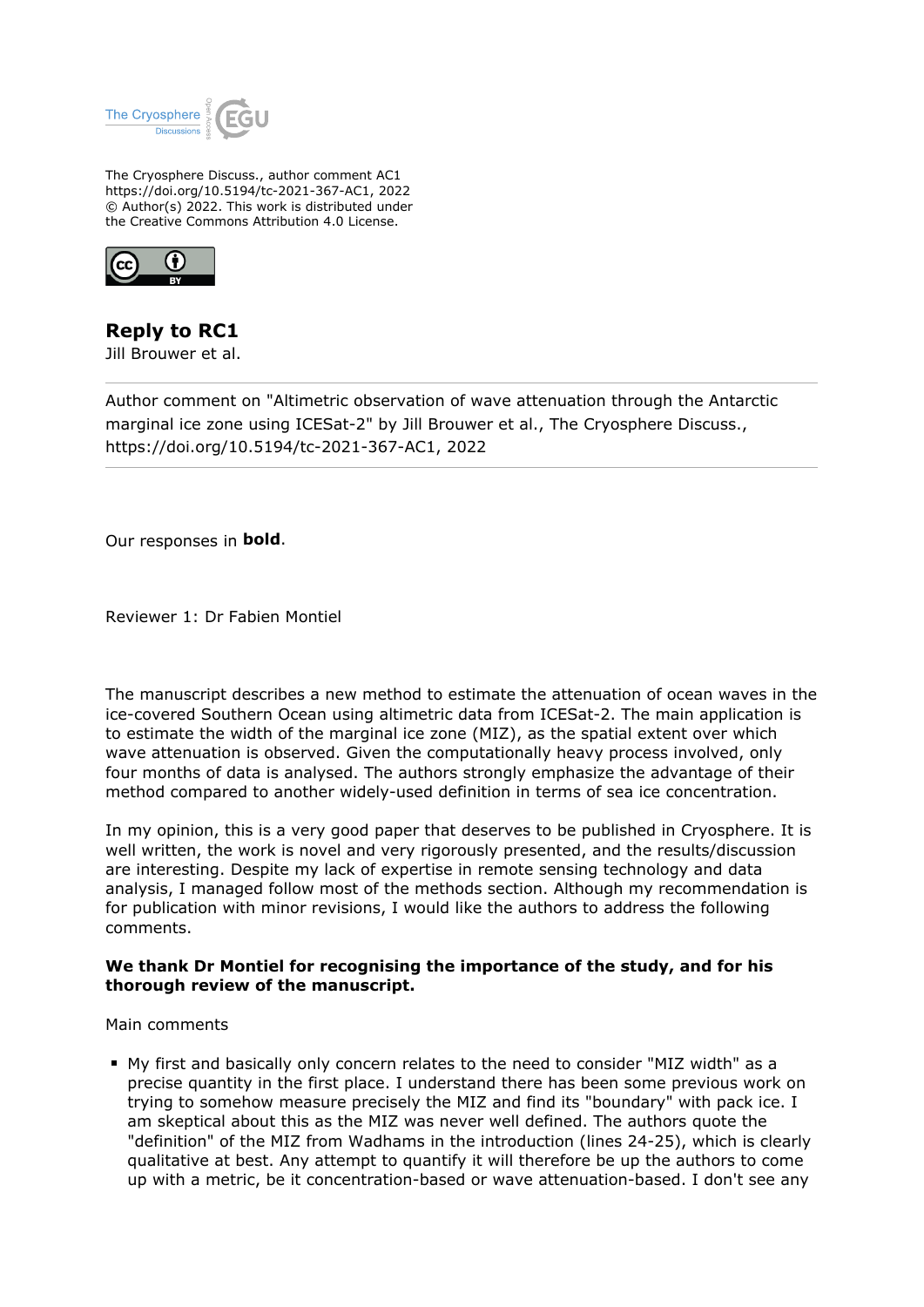reasons why we should expect these would match as they measure different things. In my opinion, the danger in this exercise is to characterise the sea ice cover in a binary manner, i.e. MIZ or not MIZ. I feel like what we are really after is more nuanced, again especially referring to the non-quantitative definition of the MIZ. I fully agree with the authors that the concentration-based definition is lacking as it does not consider "openocean processes". At the same time, a wave attenuation-based definition also has some issues. For instance, if there are temporarily no waves, does the MIZ stop existing during that time? I want to be clear that I am not criticising the work of the authors in trying to quantify the spatial extent over which wave attenuation is observed. This is very interesting and the method they use clearly has a lot of potential for other applications. My concern is more trying to qualify this metric as the definition for the MIZ width. So when the authors refer to "the true MIZ extent" (line 58), the "physical definition of the MIZ" (lines 388-389) or "its true physical definition" (lines 479-480), I am arguing that this is an ill-defined concept and that there is no such thing as a true definition of the MIZ. If there was one, it surely would depend on ice properties as well as wave characteristics. My suggestion for the authors is therefore to rephrase some parts of the manuscript so as to incorporate the fact that MIZ and MIZ width are qualitative concepts as opposed to well defined quantities, unless of course they have a counter argument which I would be very interesting in reading.

**We completely agree that there are a number of subtleties related to the MIZ definition, and that there are ways that we could improve how this is communicated in our manuscript. Indeed, what we have done is demonstrated that ICESat-2 can retrieve the limit of wave penetration at a snapshot in time. We agree that this may or may not truly represent some binary measure of the MIZ, for a number of reasons, including a) heavily attenuated wave passage may not alter the physical properties of the sea ice, even if it's still observable with ICESat-2; b) even with perfect observation of the penetration of waves, the wave penetration "yesterday" (or in the recent past) may have been higher, so that ice may still be "modified by interaction with the ocean" (i.e., MIZ). We do concede that what we have measured here may not be the true MIZ extent for these reasons, and that a binary view of MIZ may be unattainable (and may even differ for different purposes). We thank Dr Montiel for bringing up this important point and plan to both a) soften language around "retrieving the MIZ" throughout the manuscript, and b) address this issue more proactively in the introduction.** 

The authors seem not to have considered the modelling work of Tim Williams, Danny Dumont and Luke Bennetts on MIZ width as measured by the extent of the ice cover over which wave-induced breakup can occur (see, e.g., Dumont et al, 2011, JGR; Williams et al, 2013a,b, Ocean Model.; Bennetts et al., 2014, Ann. Glaciol., Williams et al., 2017, Cryosphere). I feel this work needs to be discussed as they used another wave-based criterion to measure the extent of the MIZ and is therefore more in line with the proposed definition than the SIC-based one. Of course my previous comment still applies to this other definition of MIZ width.

**Thank you for pointing out this deficiency in the literature covered - we fully recognise the potential for scientific advance by combining techniques such as ours with modeling wave attenuation studies (and indeed, have plans to contribute to work being planned by Luke Bennetts in this area), so we will cover these important references in a revised manuscript.**

Other comments/typo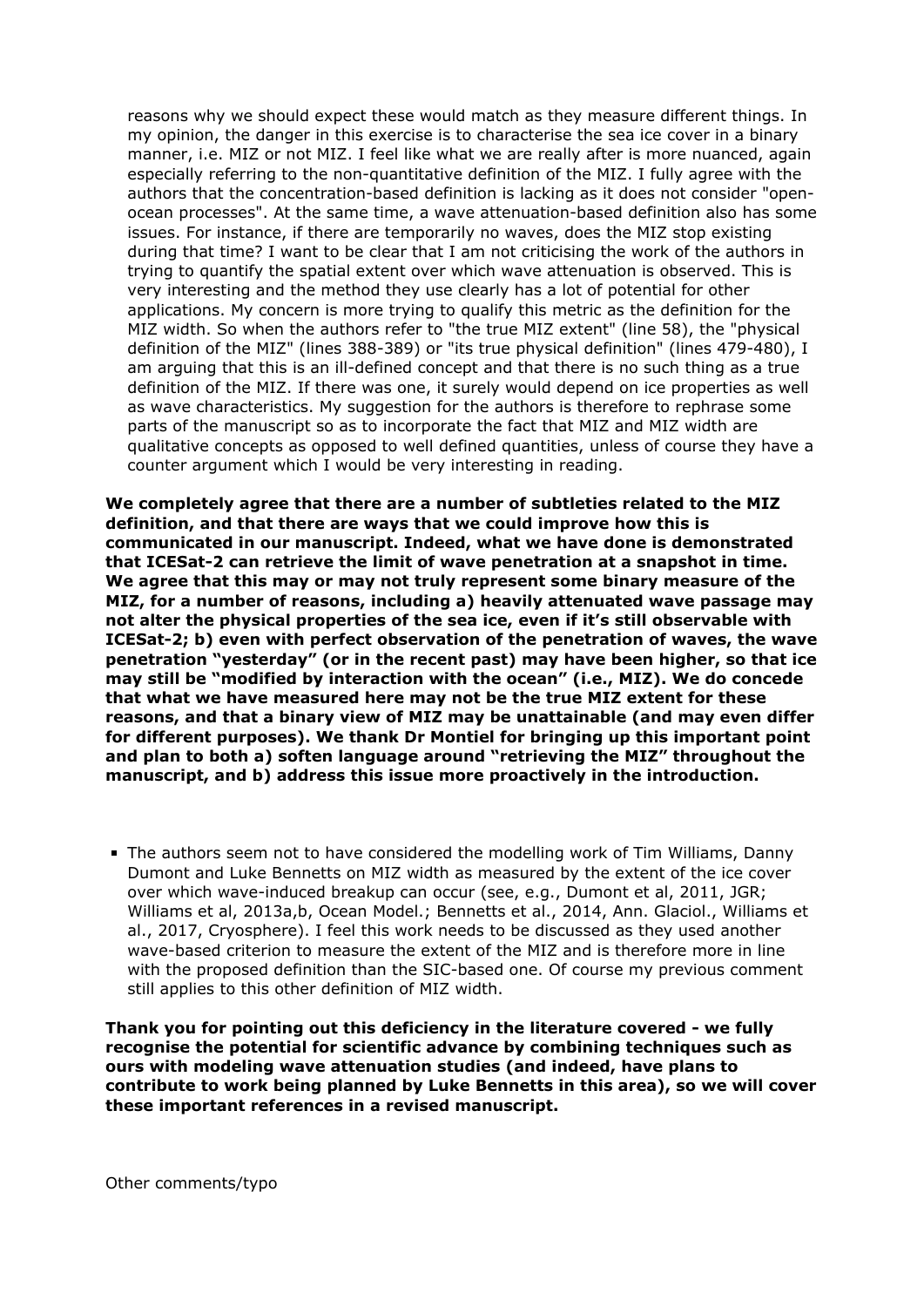line 21: r missing in "anthropogenic".

## **Will be fixed**

line 33: the authors might want to consider including Montiel et al. (2022), which has analysed the largest dataset to date of in situ wave buoy measurements in the SO, as another reference. The paper has just been accepted in JPO and can be accessed on arXiv at https://arxiv.org/abs/2111.04819.

## **Congratulations on the accepted paper - we look forward to reading it and plan to incorporate it into the literature review in the revised manuscript. Such a dataset will be of considerable importance to wider validation studies.**

line 84: This sentence is circular as it essentially says that estimating MIZ width improves knowledge of MIZ width!

### **Good point - sentence will be revised.**

Eq. (1) and line 150: I am a bit confused by this metric and why the authors use it to measure attenuation. Could the authors please clarify?

**This metric is an attempt to measure the total amount of ice along any particular transect by "compacting" the lower concentration ice to 100% ice, then measuring the width of that transect of 100% ice. It is used here because wave attenuation is very low in regions of open water, so the important metric is the total length of 100% ice equivalent. We will clarify in the revised manuscript thanks for pointing out that it wasn't clear.** 

line 191+: I believe "change-point" is more appropriate than "breakpoint".

**The "breakpoint" terminology comes from the "segmented" package in R. We now note, after checking this, that the term "change point" seems to occur interchangeably in their documentation. Given the reviewer's strong Mathematics background, we are very happy to defer to their expertise, and will change it as suggested in the revision.**

line 212: "on" missing.

# **Will be added**

■ line 325: I don't think n has been defined previously.

### **Very good point - will be rectified in the revision.**